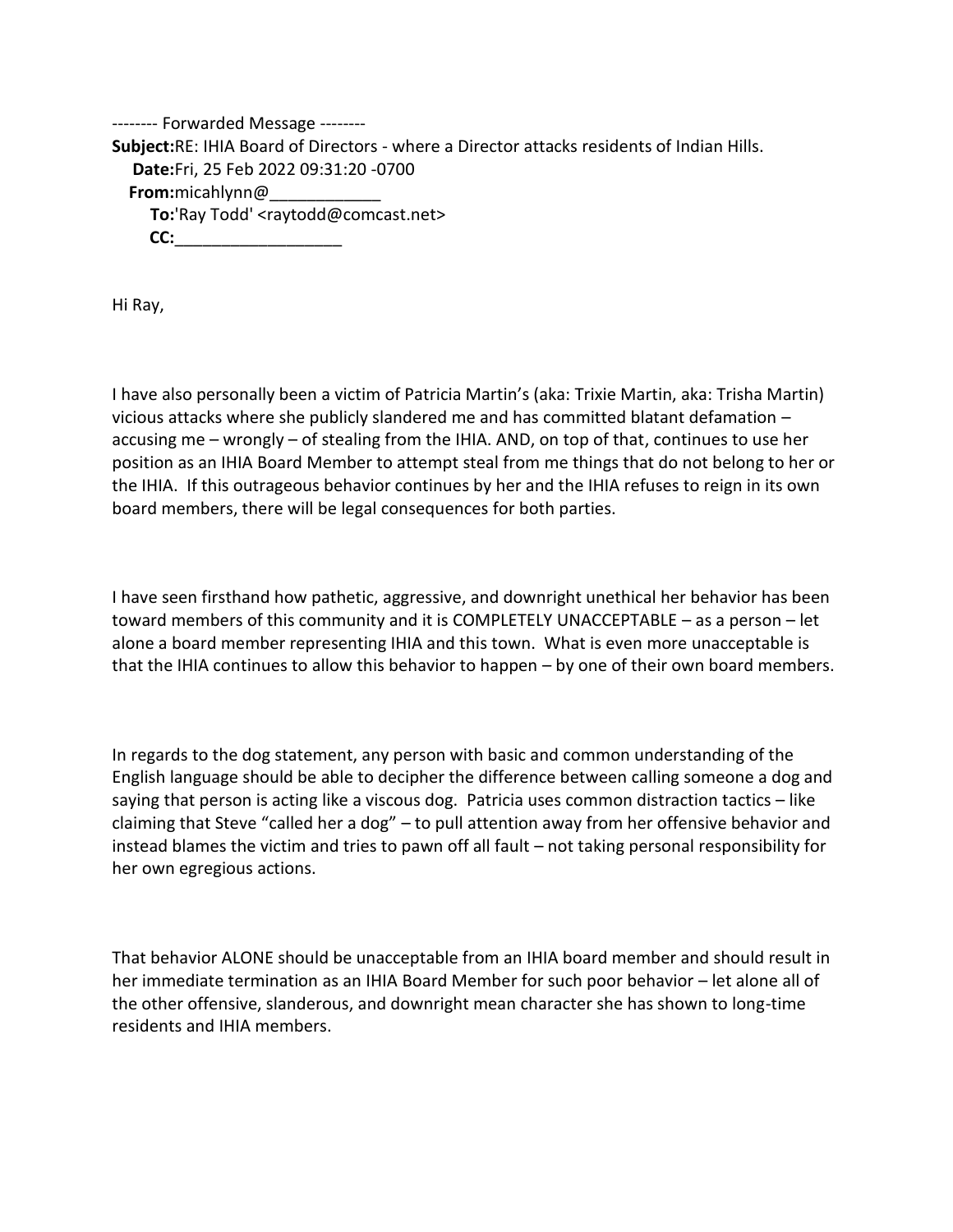Why do you even tolerate this from her?

Why is her disgusting behavior even allowed?

Why is her behavior allowed and yet, when a resident AND IHIA MEMBER tries to defend themselves, the resident is the one shutdown and disregarded by the IHIA?

And more so, why is her behavior allowed AND DEFENDED by the IHIA???

The IHIA is becoming an abomination in this town………. And you are now the one leading the train wreck.

Are you going to let this continue?????

Sincerely… one pissed off IHIA Member,

Micahlynn Kaza

**From:** Steve Hosie <  $\rightarrow$ **Sent:** Friday, February 25, 2022 8:36 AM **To:** Ray Todd <raytodd@comcast.net> **Cc:** friends@indianhillscolorado.com **Subject:** Re: IHIA Board of Directors - where a Director attacks residents of Indian Hills.

Ray,

I came before you and addressed a valid concern of the community to you as IHIA Board President, asking for the attacks against community members from IHIA Board members to stop. Those attacks, in the public space, by that board member has increased. That is a fact.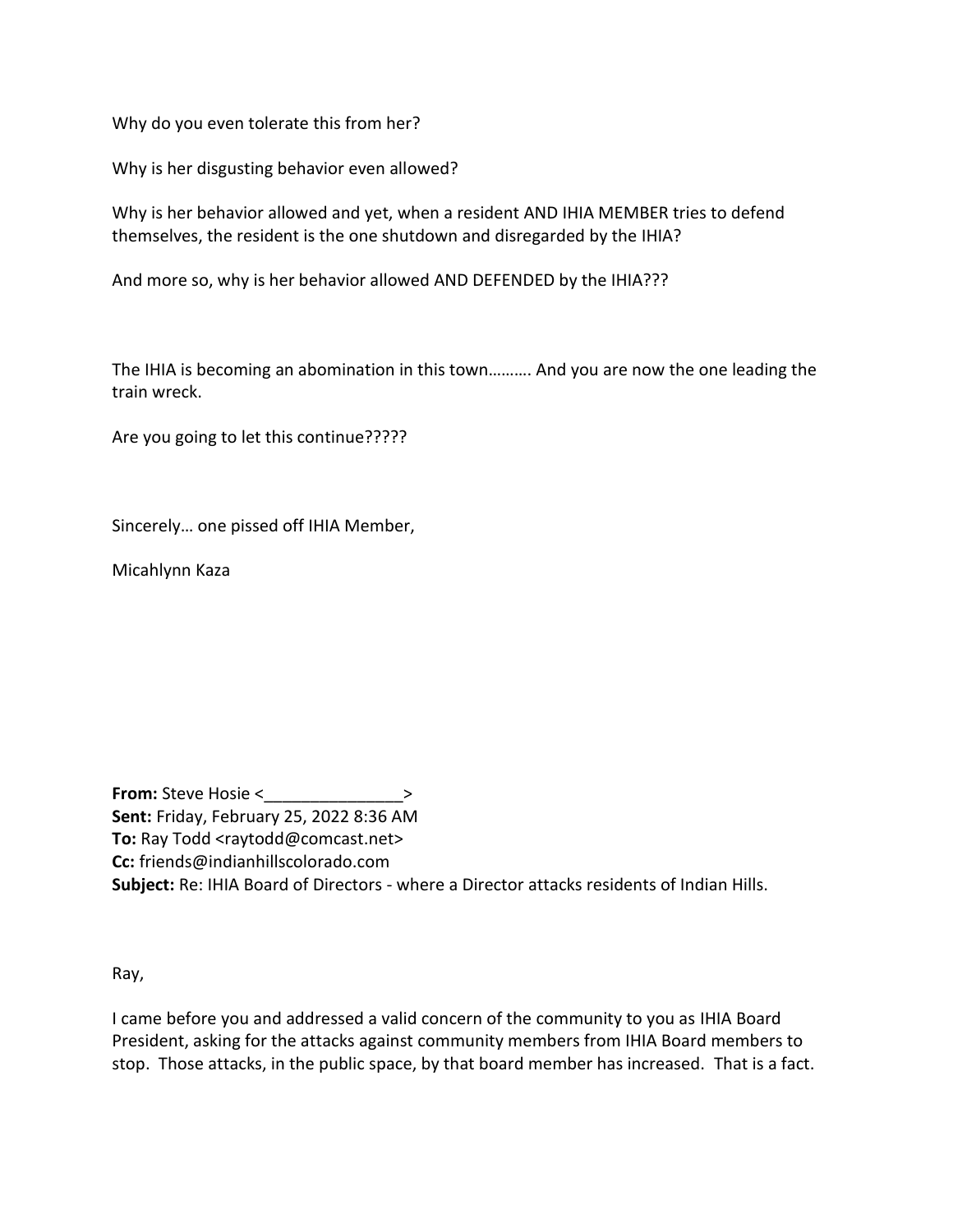I used an analogy. Vicious like a dog with regards to that director attacking residents of our Indian Hills community: Vince the Sign Guy and many others including even board members on the IHIA board of directors.

Incorrect use of the term in calling me a Misogynist - a person who dislikes, despises, or is strongly prejudiced against women.

I have no prejudice against women, don't have a dislike or despise women. **I dislike toxic people who have previously attacked residents and who continues to attack residents of our community.** 

"feigning offense when you're called a misogynist" - nope. Obviously, you are not on social media, where a known director using fake FB accounts was openly attacking, smearing and such. Amazing that same director had used same fake FB account to go after Vince as well. Director of IHIA - attacking residents of Indian Hills - not a good way to get people to join... You wonder why people don't really want to volunteer with IHIA.

Based upon your response, it sounds that you condone such behavior where directors of IHIA attack residents and members of IHIA for attempting to exercise their legal rights. [https://codes.findlaw.com/co/title-7-corporations-and-associations/co-rev-st-sect-7-136-](https://codes.findlaw.com/co/title-7-corporations-and-associations/co-rev-st-sect-7-136-102.html) [102.html](https://codes.findlaw.com/co/title-7-corporations-and-associations/co-rev-st-sect-7-136-102.html)

Looking up residency via Jefferson County public documents of a board member when they moved out of Indian Hills - that is all about eligibility of member. And yet, smeared by that individual and others on the board. How dare anyone exercise their legal rights as a member of a residential nonprofit corporation. Ask for access to IHIA records, where the plain English Colorado laws states "members are entitled to inspect and copy..." - and even more attacks, smears and name calling.

Complete lack of transparency. When a IHIA director, suggests in writing, they can ban members from recording IHIA meetings, that just speaks volumes on total lack of desire for transparency.

**What lacks credibility, is when directors including the IHIA President of the Board - fails to follow the plain English laws of Colorado, the legal rights of members within a residential nonprofit corporation. Knowingly and willingly violating the legal rights of members, that is what lacks credibility.** [https://codes.findlaw.com/co/title-7-corporations-and-associations/co](https://codes.findlaw.com/co/title-7-corporations-and-associations/co-rev-st-sect-7-136-102.html)[rev-st-sect-7-136-102.html](https://codes.findlaw.com/co/title-7-corporations-and-associations/co-rev-st-sect-7-136-102.html)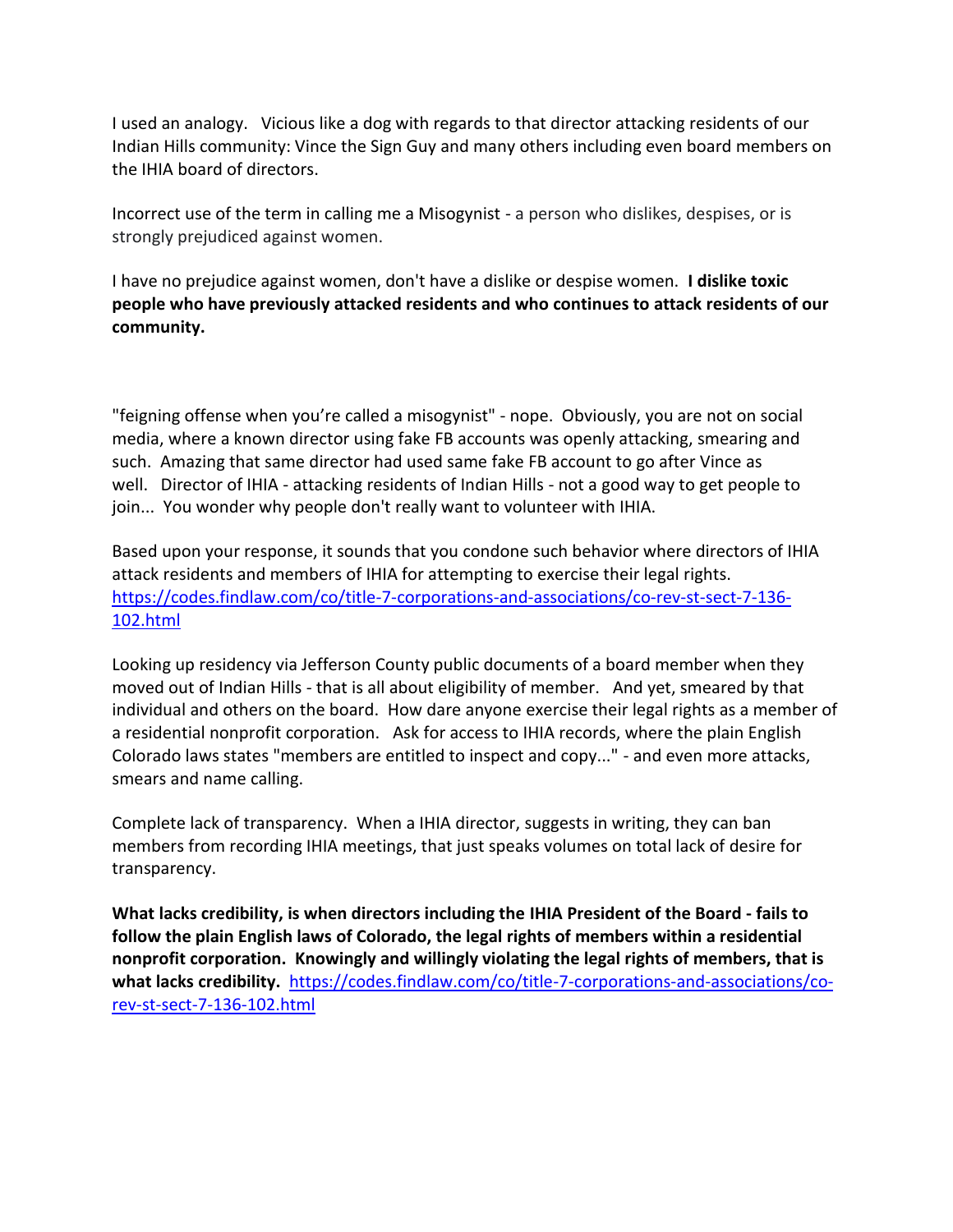You reached out to Ron Matson, your personal friend, to find out what went on, asking him to recent his membership resignation and yet you have not reached out to Vince or others who was previously viciously attacked and smeared by the same board member who is attacking other residents of Indian Hills.

Steve

On 2/25/2022 7:26 AM, Ray Todd wrote:

Steve, calling someone a viscous dog and then feigning offense when you're called a misogynist lacks credibility

Ray

Sent from my iPhone

On Feb 23, 2022, at 9:46 AM, Steve Hosie  $\leq$ steve@  $\geq$  wrote:

Mr. Todd, President of the Board – IHIA,

The irony of coming before you at the Feb 2022 IHIA Board of Directors meeting during public comment and addressing my concerns directly to you; asking for the attacks to stop by board members against Indian Hills residents and IHIA members, and only then to be viciously attacked with false accusations by IHIA board members has been more than shocking. IHIA, Indian Hills Improvement Association is a residential nonprofit corporation.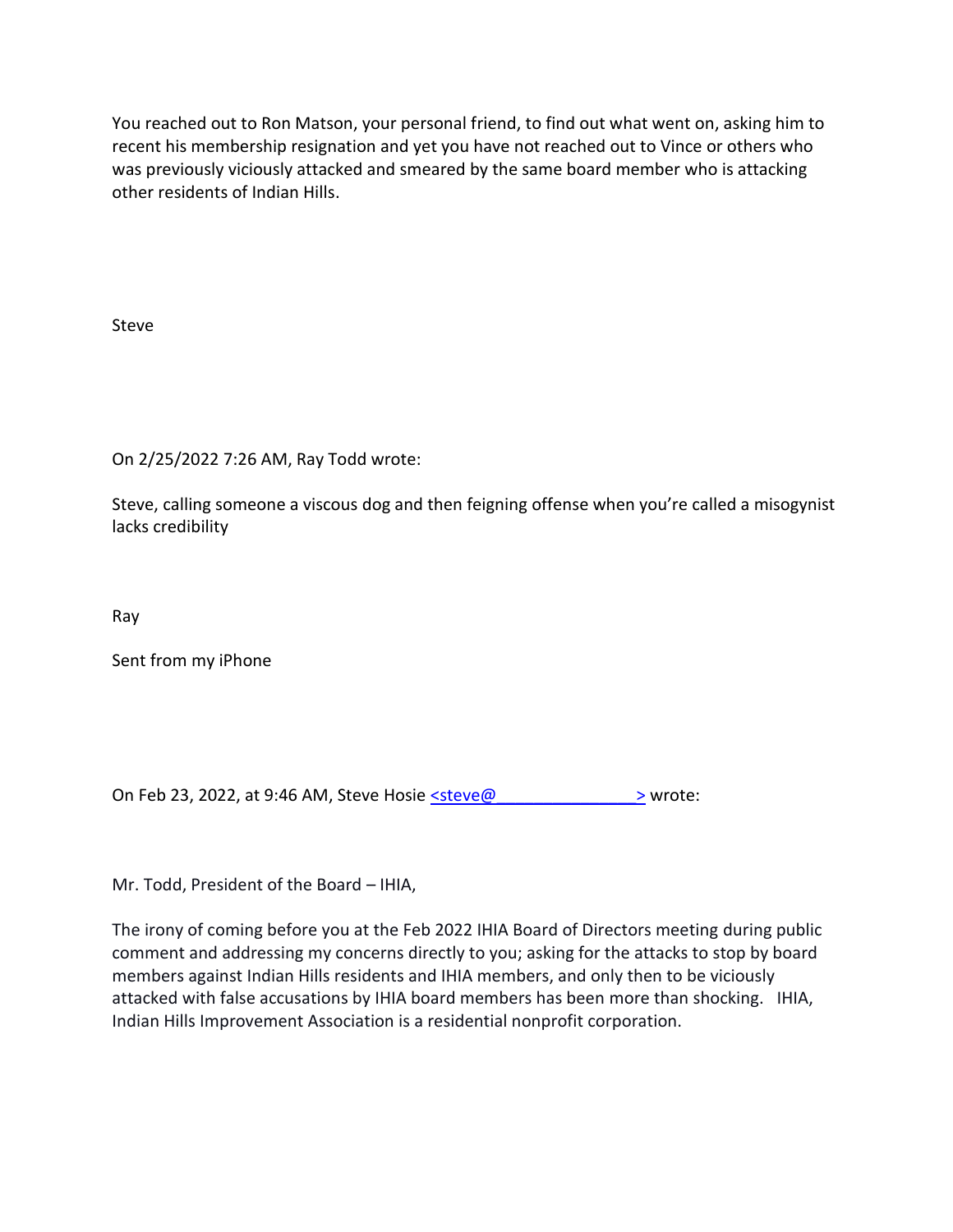Then again, I know now I should have expected it. I have been attacked now by your fellow board members, both via email and social media. Those board members via surrogates and fake FB accounts to attack residents – is utterly shocking; I guess that is what the public and residents of Indian Hills should now expect from IHIA.

That is certainly not how to attract people to join or find volunteers.

Thankfully, I did record the entire Feb 2022 meeting, as is my legal right. Sadly, recently I have heard that the same director attacking members has started discussing with the IHIA board on how to ban members of IHIA from recording any IHIA meetings, shocking as that is, it does sound about what we should be expecting from a dysfunctional IHIA board. Total lack of transparency of a residential nonprofit corporation and zero accountability to members.

Anytime a member attempts to exercise their legal rights as members within the residential nonprofit corporation IHIA, including notification and questioning a board member's eligibility and rights they are entitled to, that should never result in vicious attacks by board members. How bizarre that you allow such attacks, by board members, under your leadership of the board. [https://codes.findlaw.com/co/title-7-corporations-and-associations/co-rev-st-sect-7-](https://codes.findlaw.com/co/title-7-corporations-and-associations/co-rev-st-sect-7-136-102.html) [136-102.html](https://codes.findlaw.com/co/title-7-corporations-and-associations/co-rev-st-sect-7-136-102.html)

Unfortunately for some on your board, the narrative that they are promoting is grossly incorrect. At least one board member continues to make false accusations about residents of the valley, smearing the reputations of residents and attempting to defame them publicly. All of such actions are a clear failure to perform duties as directors in good faith.

Volunteers are needed; this is not how you are going to get those, by denying the legal rights of members or by attacking members who rightfully question. Regardless of being a director, all volunteers must also follow the Colorado laws. [https://codes.findlaw.com/co/title-7](https://codes.findlaw.com/co/title-7-corporations-and-associations/co-rev-st-sect-7-136-102.html) [corporations-and-associations/co-rev-st-sect-7-136-102.html](https://codes.findlaw.com/co/title-7-corporations-and-associations/co-rev-st-sect-7-136-102.html)

During the Feb 2022 public meeting, I was addressing a concern/issue under article 5 section 6 of the IHIA bylaws. I specifically asked for you, Mr. Ray Todd, to reach out to Vince just as you did with your friend Ron and try to correct a past wrong where Vince was viciously attacked by a couple of members of the Board of IHIA. The vicious attacking, like starving animals, of Indian Hills residents or members of IHIA by directors of IHIA must stop.

Below is the transcript of that part of the February 2022 recorded IHIA Board of Directors meeting. Nowhere did I call any board member a dog; however, the vicious attacking by such board members must stop.